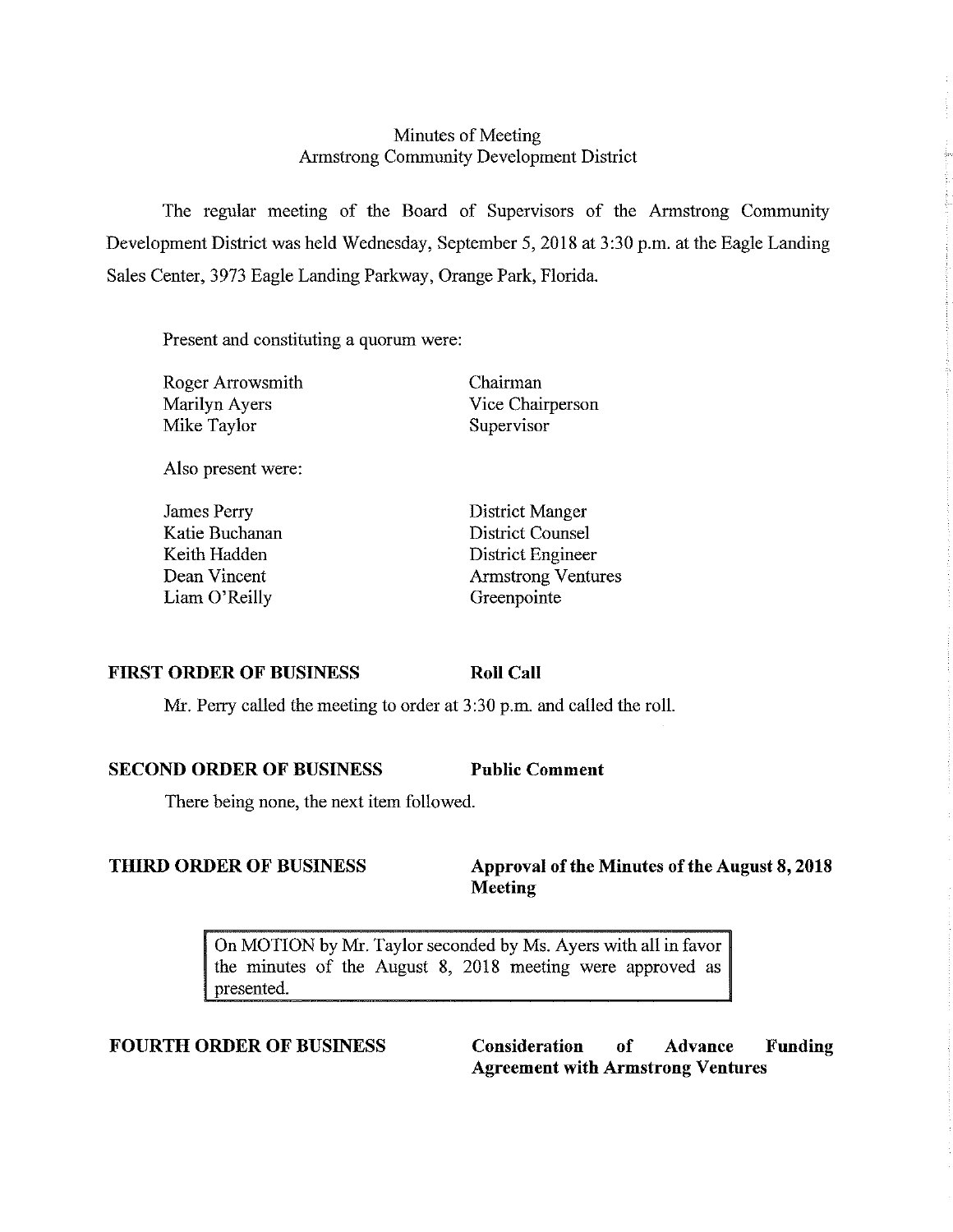Mr. Perry stated next is consideration of an advance funding agreement with Armstrong Ventures. A draft has just been provided to you and it is pretty much finalized but is still a work in progress.

Ms. Buchanan stated we tried to make it as simple as possible. Essentially, everyone understands the Interlocal Agreement between the county and the district but what we are running up against is the county's verification process for reimbursement takes so long we are not able to replenish the account in time to pay our contractors. Armstrong Ventures has offered to make available an amount up to \$400,000 to bridge the gap for payments. Initially I had proposed that we just make it at the end of completion because I thought it would be hard to do accounting along the way, but their response back is they want a little more flexibility so if we don't need the money they have the ability to get it back and I don't think we have a problem with that. We understand there is no need to hold money that we don't need. This also doesn't change the obligation that Armstrong has that if the project runs over budget they are required to step in and complete that. I don't know how we are tracking on budget right now.

Mr. Vincent stated basically we will spend all \$400,000 and then some. I can assure you it will exceed \$400,000.

Ms. Buchanan stated we will clarify where the money goes, it won't go to the general fund it will be in a separate account.

Mr. Vincent stated the reason this is really needed is because you have funding request 22 in front of you today for Tynes Boulevard and we just got reimbursed for 18. It is that much in arrears, 18 is an April invoice. This \$400,000 with the \$400,000 we have in reimbursements on top of the \$600,000 cap certainly should allow the line to get unclogged.

Mr. Arrowsmith asked isn't all of the rest of the money available?

Mr. Vincent stated that is not the issue. The issue is basically the advance funding is a limit of \$600,000. It doesn't matter if they have \$3 million in available funds or not they are only going to advance funds up to \$600,000. We started that to make sure there was money there and the way the county has interpreted it is they cannot advance fund more than \$600,000. A couple funding requests that came from Vallencourt caused the number to be \$500,000 to \$600,000 and all of a sudden you can't process it because the amount of the funding request exceeds the amount the county will advance fund even though you pay it. We have learned from this but that is the

2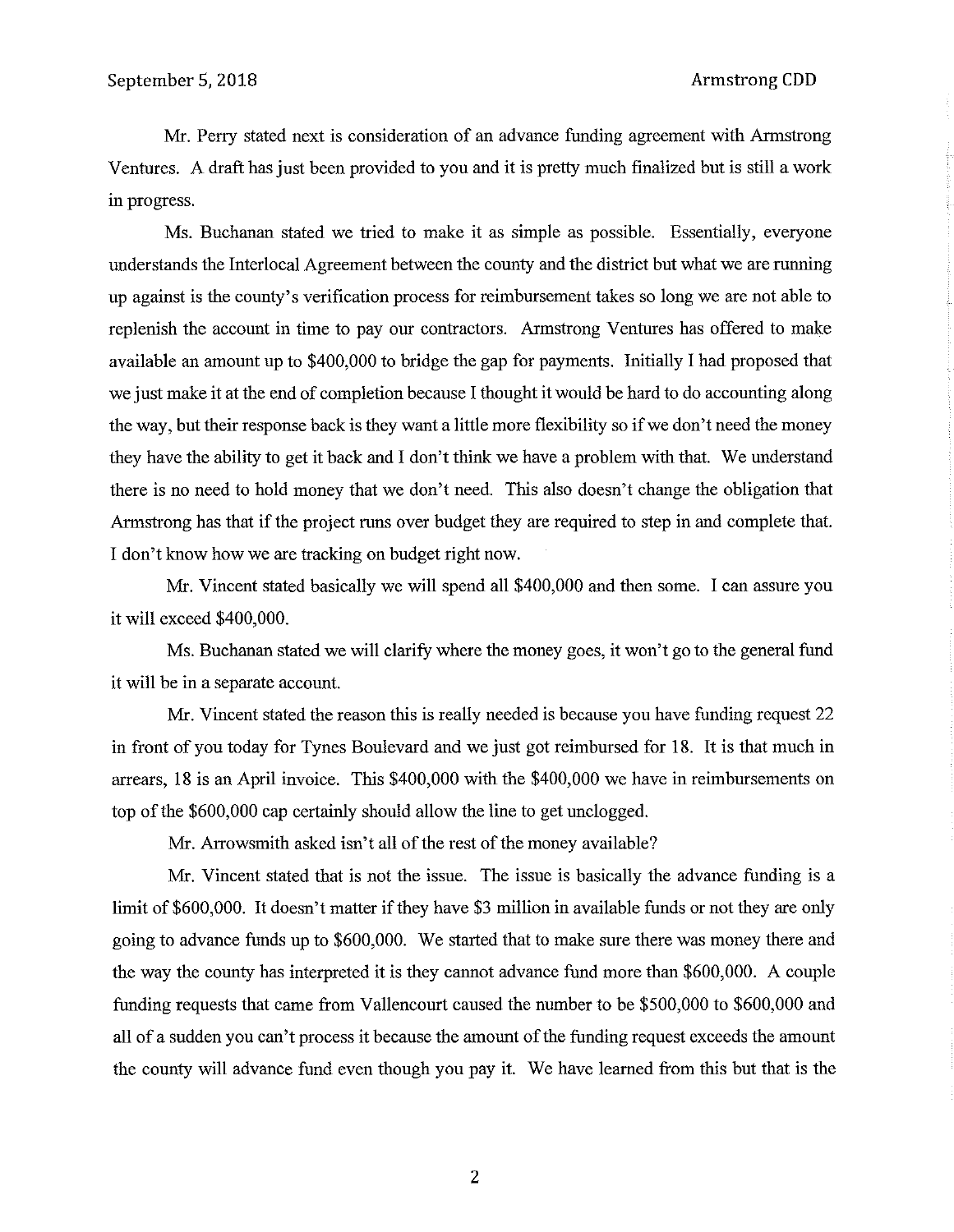problem. Once again, this \$400,000, the \$400,000 we have gotten in two separate checks from CCUA should allow us to get caught up.

Mr. Arrowsmith stated just paying request no. 18 doesn't have anything to do with the funding cap it is just the timing.

Mr. Vincent stated we are under the funding cap it has nothing to do with the funding cap. It is totally the interpretation by the county of \$600,000 in advancement of the \$600,000.

Ms. Buchanan stated they won't replenish it.

Mr. Vincent stated this is how they reimburse: we approve funding requests, we have to demonstrate payment of everything before we send it to the county. We have to have canceled checks. We have to advance pay, get everything back and then send it to the county and then they have been taking in excess of 30 days. The latest one took three weeks and I think that is because Katie got involved, other people got involved and the finance people realized they were sitting on these things a little bit longer so the last one took three weeks. The \$400,000 should certainly help unclog the drain.

> On MOTION by Mr. Taylor seconded by Ms. Ayers with all in favor the advance funding agreement with Armstrong Ventures was approved in substantial form and the chairman was authorized to finalize the agreement between meetings.

### **FIFTH ORDER OF BUSINESS Staff Reports**

#### **A. District Counsel**

There being none, the next item followed.

### **B. District Engineer - Consideration of Requisition Nos. 25 & 26**

Mr. Hadden stated these requisitions have been signed off on by all the appropriate folks.

On MOTION by Mr. Taylor seconded by Ms. Ayers with all in favor Requisitions 25 and 26 were approved.

### **C. District Manager**

There being none, the next item followed.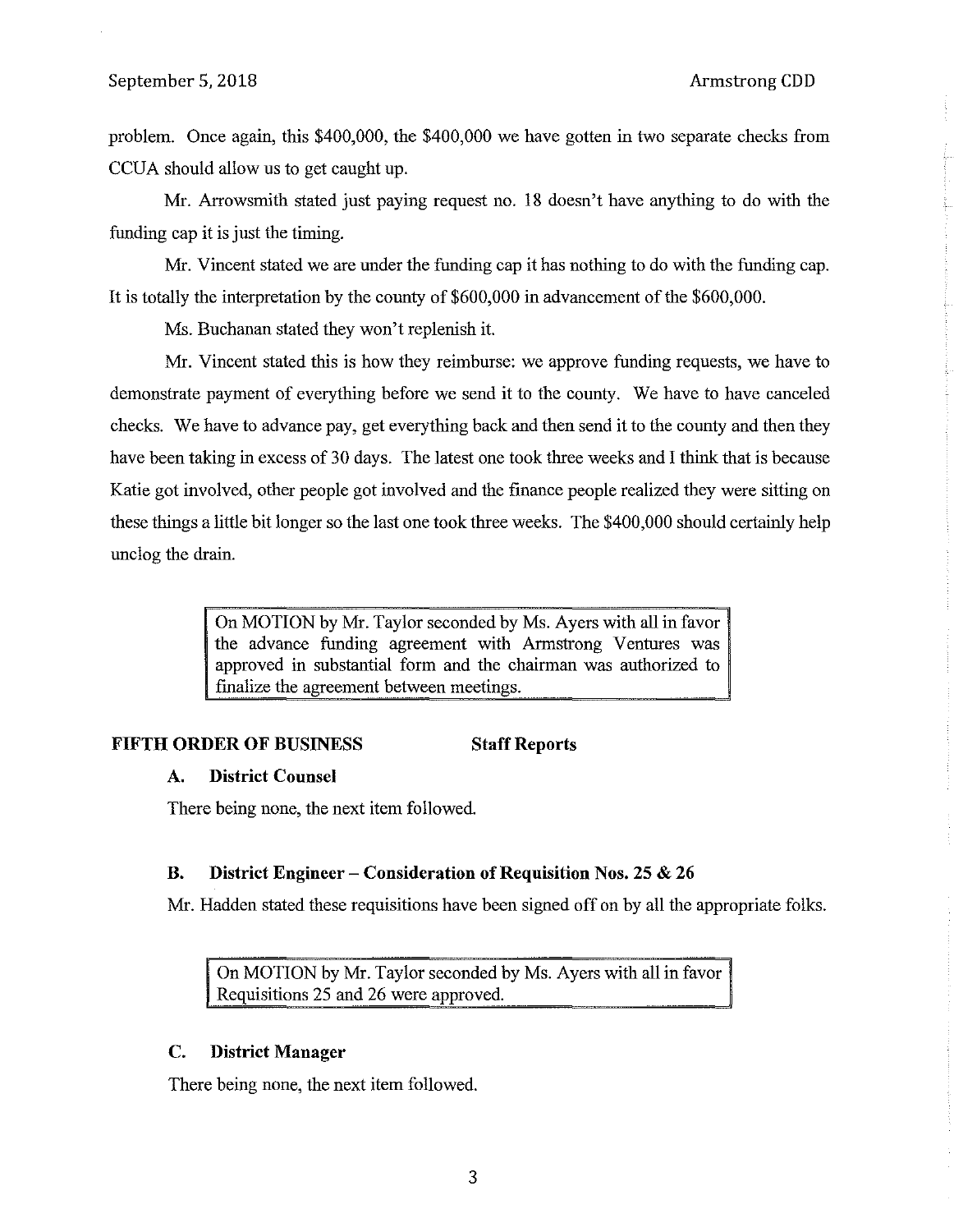#### **D. Tynes Boulevard Project Administrator**

Mr. Vincent stated we have executed four change orders, two of which are monetary as it relates to lA and the second is basically a timing element as it relates to staying within contract time for lB and 2 as a result of adding the connections to the plant. lA is basically to accommodate the fact that we finished paving the Friday before school started and it was pretty much shut down waiting for Clay Electric. The new substantial completion date is 10/23 for lA and substantial is basically 30 days in advance of final completion. Substantial means it can be open to traffic. We had a conversation today and they said in two weeks we will be connected to the line and then it will extend through your subdivision to feed the pump station. The date for 1B and 2 is 4/29/19.

Both Vallencourt and ETM are slow in getting me their invoices for August so they will be included in a funding request next month.

Ms. Buchanan stated my thought is that we can size our funding requests internally so we have the most flexibility and then what we submit to the county could be a funding request composite, 27, 28, 29 from the district ifthat is what is necessary just so if we do have these smaller invoices that we can pay we won't be tied into the bulk.

Mr. Vincent stated if you look at what came in late for August and what we will get for September we could have \$1 million with Vallencourt between both phases. We have to make sure they are not combined just for expediency and funding requests or we will get back into the same problem.

#### **SIXTH ORDER OF BUSINESS Supervisor's Requests and Audience Comments**

Mr. Arrowsmith stated Marilyn is coordinating the transportation impact fees with all three of the builders in Greyhawk and I think we have everything all lined up and ready to go even though the county constantly keeps changing things. They are having some kind of report in place today that hopefully will come to us later that is part of their internal tracking and what we have to be aware of and hopefully, it won't hold up anybody, this was just in case anybody hears anything, they are putting this in place for internal policies and internal tracking for them to follow everything.

Mr. Vincent asked will we be on a voucher system?

Mr. Arrowsmith stated yes.

Mr. O'Reilly asked which impact fee

4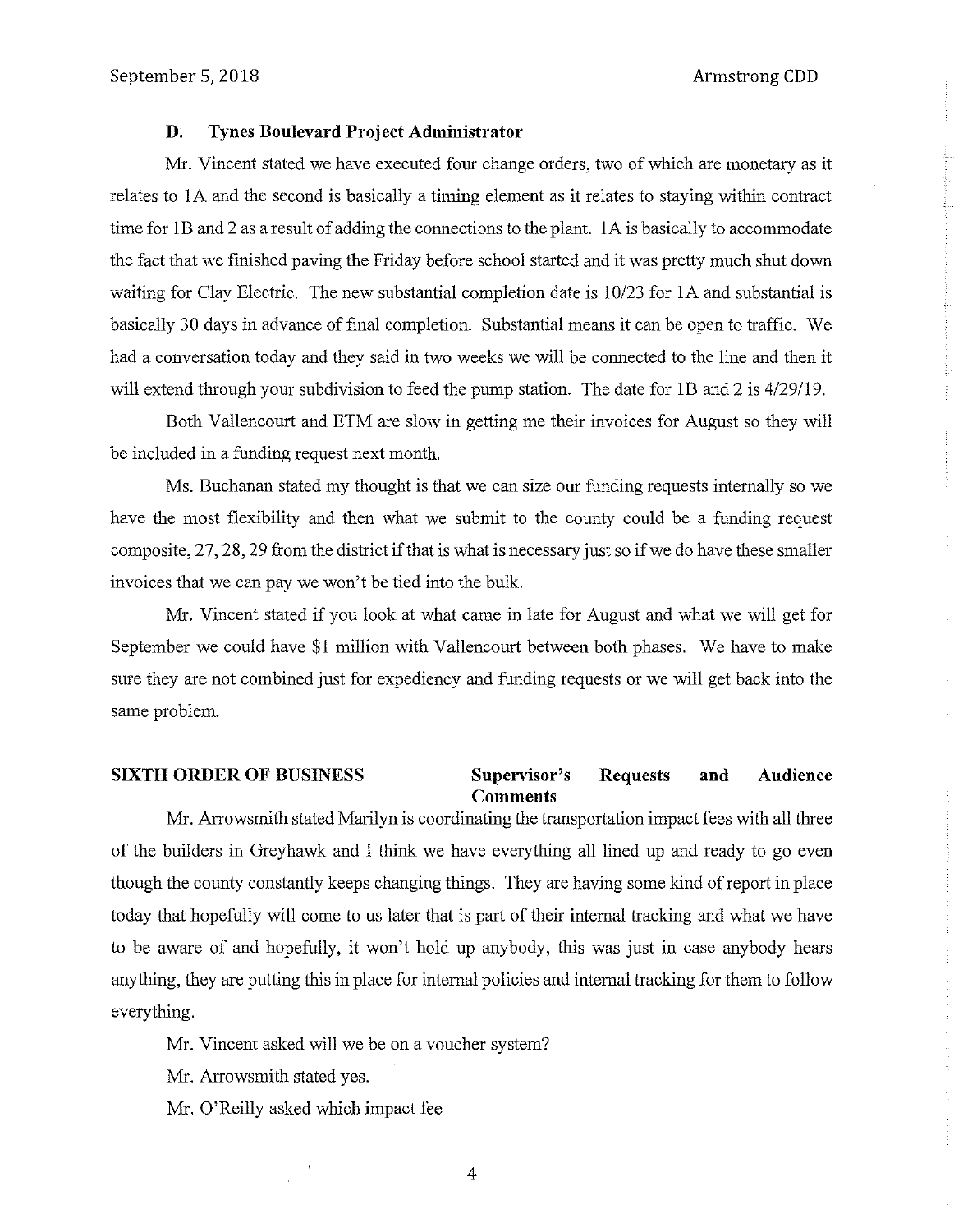Mr. Arrowsmith stated transportation. They are just trying to get their system in place so that they don't make mistakes and lose track of what is going on. The only difficulty is there are two levels based on the square footage of the home and they have never done that before. When I talked to the assistant county attorney today I said you want a number from us as to what is going to be used and she said it can change any time you want to and we just want something to be able to put in and if you want to change it tomorrow you can do that. I said it would just make sense for us to go through and say your first 200 are all going to be at the high number so you have it in your system that way and if it doesn't all get used it doesn't get used. That doesn't mean they are going to have to pay it they will only pay what they have. We have communicated with and are working with everybody in Greyhawk to make that happens. In addition, we are moving forward on working with the county on the non-residential land and what is going to be happening down there. I think both of those things will help each other, what gets done residential developmentwise will help that process down there because the county is going to see stuff happening and want more of it then when we get things underway down there and I think we have three or four users already lined up. I think all that will be a big help for everybody and it will work nicely together. The road is open so it is moving along.

#### **SEVENTH ORDER OF BUSINESS Financial Statements as of July 31, 2018**

Mr. Vincent asked do you know what the balance is on the Jr. Davis contract remaining to be paid?

Mr. Hadden stated I don't.

Mr. Perry stated as of the end of July, \$504,000.

## **EIGHTH ORDER OF BUSINESS Consideration of Funding Request No. 25 (General Fund)**

On MOTION by Ms. Ayers seconded by Mr. Taylor with all in favor funding request no. 25 was approved.

**NINTH ORDER OF BUSINESS Consideration of Funding Request** No. **22 (Construction Fund)**